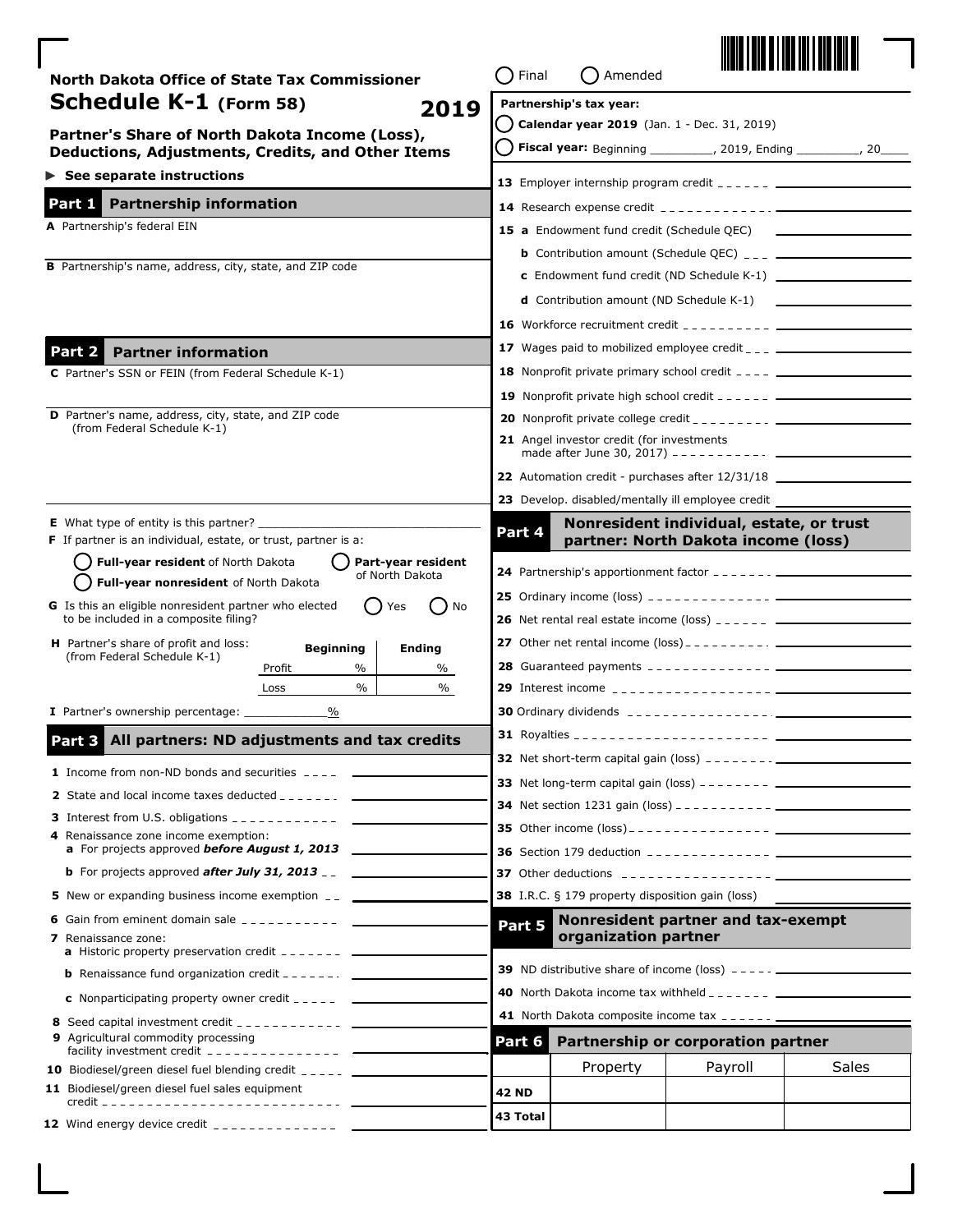# **Purpose of form**

North Dakota Schedule K-1 (Form 58) is a supplemental schedule provided by a partnership to its partners. It provides information the partners may need to complete their North Dakota income tax returns.

**Resident individual, estate, and trust.** If you are a North Dakota resident individual, estate, or trust, your entire distributive share of income from the partnership is subject to North Dakota income tax. You received this schedule only to show your distributive share of the partnership's North Dakota statutory adjustments and tax credits (see Part 3).

**Nonresident individual, estate, or trust.** If you are a nonresident individual, estate, or trust, you are subject to North Dakota income tax on your distributive share of the partnership's income that is apportioned and allocated to North Dakota. You received this schedule to show your distributive share of North Dakota income, gains, losses, and deductions (see Part 4); North Dakota statutory adjustments and tax credits (see Part 3); and North Dakota income tax withheld or paid on your North Dakota distributive share of income (see Part 5).

**Business entity.** If you are a business entity, such as a partnership, corporation, or limited liability company, see the instructions to the applicable North Dakota income tax return for filing and payment requirements. You received this schedule to show your distributive share of the partnership's North Dakota statutory adjustments and tax credits (see Part 3) and your distributive share of the partnership's property, payroll, and sales apportionment factors (see Part 6). If you are a passthrough entity, such as a partnership or S corporation, and your commercial domicile is located outside North Dakota, the schedule will also show your North Dakota distributive share of income and any North Dakota income tax withheld or paid on it (see Part 5).

**Tax-exempt organization.** If you are a taxexempt organization, you received this schedule to show your North Dakota distributive share of income, which is subject to North Dakota income tax if it is subject to federal income tax (see Part 5). It also shows your distributive share of North Dakota statutory adjustments and tax credits, which may apply if you have income subject to North Dakota income tax (see Part 3).

# **General instructions**

The instructions for Parts 3 through 6 of this schedule show where to report the information from Schedule K-1 (Form 58) on your North Dakota income tax return.

**Tax year.** References to a North Dakota form and line number contained in these instructions are references to the form in use for the 2019 calendar year. However, if you file your return on a calendar year basis, but the partnership files its return on a fiscal year basis, report the amounts on your return for the year in which the partnership's fiscal year ends. For example, if the partnership has a fiscal year ending in February 2020, report the amounts from the 2019 Schedule K-1 (Form 58) on your 2020 tax return. The partnership's tax year is shown at the top of the schedule.

**Composite filing election.** If you elected to include your North Dakota distributive share of income in a composite filing by the partnership, the information provided on the schedule is only for your information. Retain the schedule for your tax records. The composite income tax paid by the partnership satisfies your North Dakota income tax filing and payment obligations with respect to your North Dakota distributive share of income from the partnership. If you later choose to revoke your composite filing election and file your own North Dakota income tax return, follow the instructions to Parts 3 through 6 to transfer the amounts from the schedule to your return.

**Amended Schedule K-1 (Form 58).** If you receive an amended North Dakota Schedule K-1 from the partnership, you generally must file an amended North Dakota income tax return to report the revised information. Attach a copy of the amended Schedule K-1 to your amended North Dakota income tax return. If you previously elected to be included in a composite filing, and you are not changing that election, no action is required and you should retain the amended Schedule K-1 for your tax records.

# **Specific instructions**

## **Part 3 All partners–North Dakota adjustments and tax credits**

The following lists show where to enter an amount from Part 3 of Schedule K-1 (Form 58) on the North Dakota income tax return. Use the list corresponding to your return. "Not applicable" in the right-hand column means that the item does not apply and must not be entered on your return.

# **Lines 1-23**

*Form ND-1 filer:* Include the amount from this schedule: On: Lines 1-2 Not applicable Line 3 Form ND-1, line 6 Line 4a Sch. RZ, Part 1, line 19a Line 4b Sch. RZ, Part 1, line 19b Line 5 Form ND-1SA, line 2 Line 6 Not applicable Line 7a Sch. RZ, Part 4, line 7 Line 7b Sch. RZ, Part 5, line 4 Line 7c Sch. RZ, Part 6, line 6 Line 8 Sch. ND-1TC, line 4 Line 9 Sch. ND-1TC, line 3 Line 10 Sch. ND-1TC, line 6<br>Line 11 Sch. ND-1TC, line 7 Line 11 Sch. ND-1TC, line 7<br>Line 12 Not applicable Not applicable Line 13 Sch. ND-1TC, line 8a Line 14 Sch. ND-1TC, line 9a Line 15a Sch. ND-1TC, line 15b Line 15b See instructions to Form ND-1, line 4 Line 15c Sch. ND-1TC, line 15b Line 15d See instructions to Form ND-1, line 4 Line 16 Sch. ND-1TC, line 11a Line 17 Sch. ND-1TC, line 13 Line 18 Sch. ND-1PSC, line 4 Line 19 Sch. ND-1PSC, line 13 Line 20 Sch. ND-1PSC, line 22 Line 21 Sch. ND-1TC, line 21 Line 22 Sch. ND-1TC, line 22 Line 23 Sch. ND-1TC, line 23

#### *Form 38 filer:*

Include the amount from this schedule: On: Lines 1-2 Not applicable Line 3 Form 38, page 2, Part 1, line 4a Line 4a Sch. RZ, Part 1, line 19a Line 4b Sch. RZ, Part 1, line 19b Line 5 Form 38, page 2, Part 1, line 4d Line 6 Not applicable Line 7a Sch. RZ, Part 4, line 7 Line 7b Sch. RZ, Part 5, line 4 Line 7c Sch. RZ, Part 6, line 6 Line 8 Sch. 38-TC, line 3 Line 9 Sch. 38-TC, line 2 Line 10 Sch. 38-TC, line 4 Line 11 Sch. 38-TC, line 5 Line 12 Not applicable<br>Line 13 Sch. 38-TC, line Sch. 38-TC, line 6a Line 14 Sch. 38-TC, line 7a Line 15a Sch. 38-TC, line 12c Line 15b Form 38, page 2, Part 1, line 2 Line 15c Sch. 38-TC, line 12c Line 15d Form 38, page 2, Part 1, line 2 Line 16 Sch. 38-TC, line 9a Line 17 Sch. 38-TC, line 11 Line 18 Sch. 38-TC, line 15 Line 19 Sch. 38-TC, line 16 Line 20 Sch. 38-TC, line 17 Line 21 Not applicable Line 22 Sch. 38-TC, line 18 Line 23 Sch. 38-TC, line 19